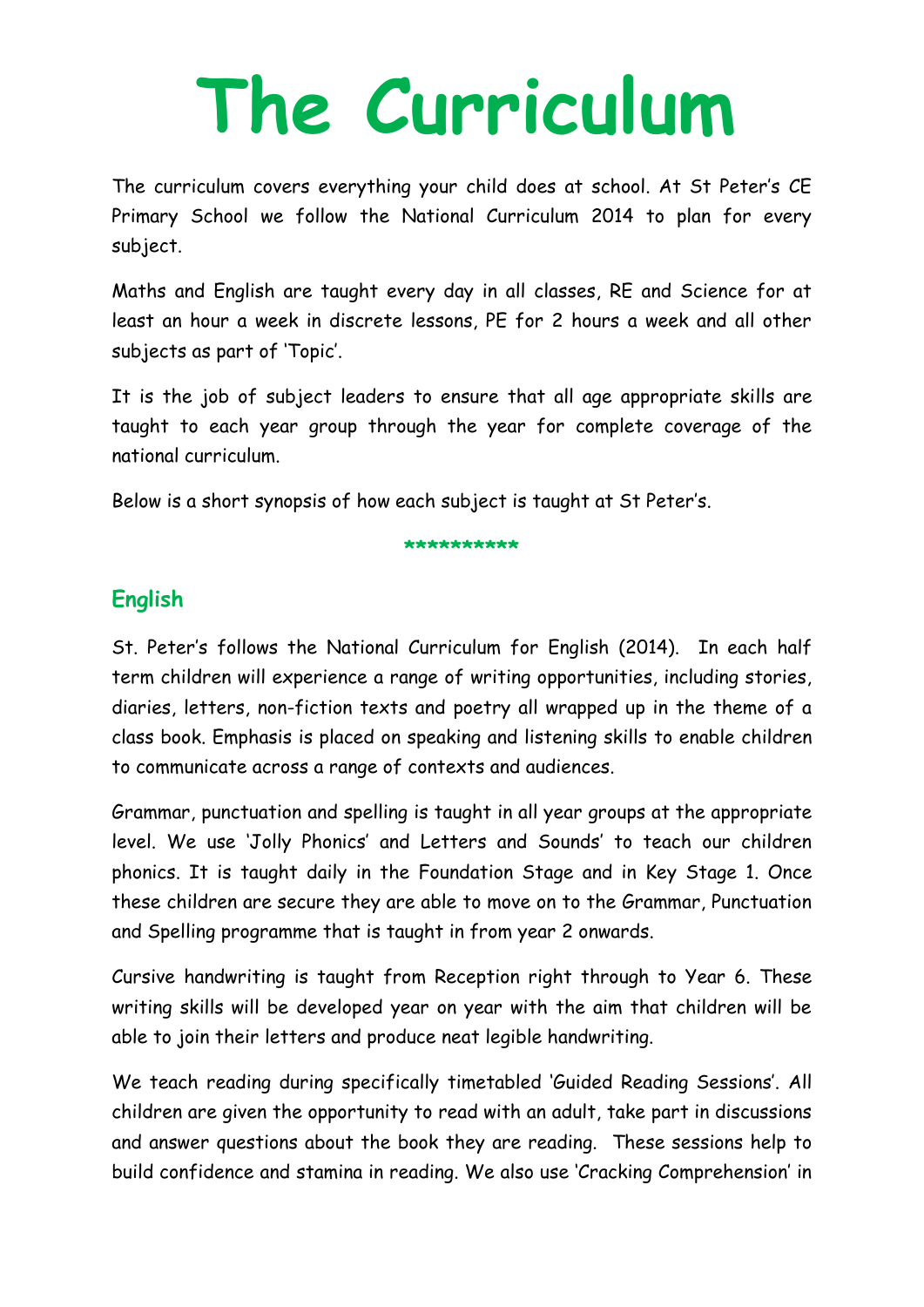years 1 to 6. This is a whole class teaching resource that teaches the children the skills and strategies they need to successfully explain their understanding of a wide range of texts. It also offers ideas to extend their enjoyment of and engagement with reading.

The focus for home reading at St Peter's is to consolidate reading progress, nurture a love of reading and involve parents in their own child's reading. We provide the opportunity for each child to choose their own reading books within an appropriate reading level so that they can develop a reading habit, have views on the books, authors or genres they enjoy and are able to read for pleasure.

# **Mrs M Smith - Subject Leader for English**

#### **\*\*\*\*\*\*\*\*\*\***

#### **Maths**

At St Peter's we believe that Mathematics teaches us how to make sense of the world around us through developing a child's ability to calculate, to reason and to solve problems. It enables children to understand and appreciate relationships and pattern in both number and space in their everyday lives.

We follow the 2014 National Curriculum in Mathematics and aim to provide a curriculum that promotes enjoyment and enthusiasm for learning through practical activity, exploration and discussion. Using a range of mathematical activities we aim to develop logical thinking and reasoning skills through a natural curiosity and investigative approach.

Mathematics is taught daily and lessons include counting and mental maths before focussing on a specific learning objective. Children work in differentiated groups with support where necessary. Children are encouraged to use practical equipment and models and images where appropriate. There are also occasions where children are able to choose their own resources to support their learning or solve practical problems.

Homework in mathematics is set weekly in key stage 2 and Key stage 1 children are given a maths task as part of their half termly homework challenge. It is expected that children are able to complete their homework task independently but they are then encouraged to discuss their learning with an adult.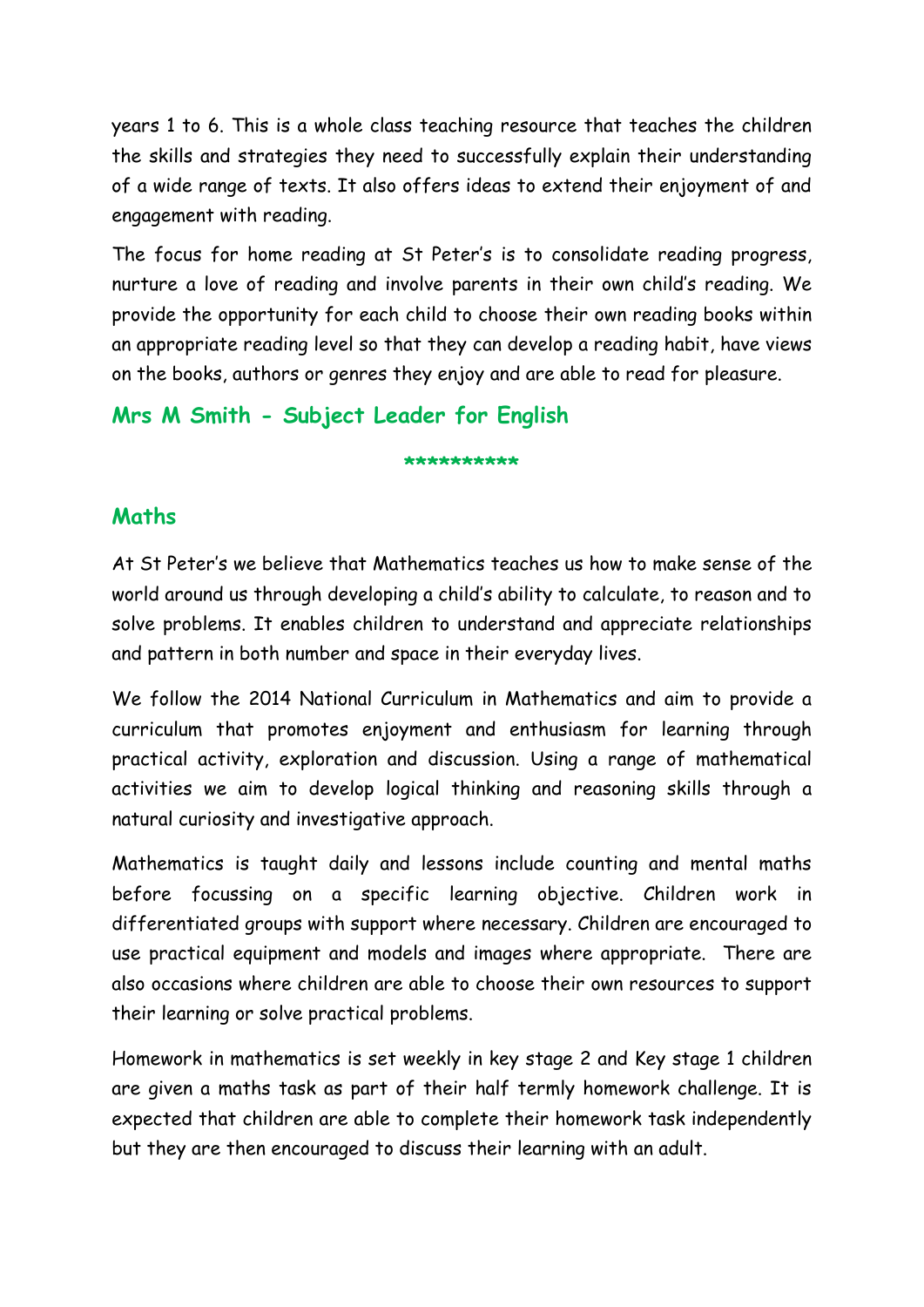Children are assessed in class throughout each year against expectations for their year group and will be tested, nationally, in Years Reception, 2 and 6. Parents will be informed of their child's progress in Maths through Parents' meetings, written reports and test results.

#### **Mandy Holt- Subject Leader for Maths**

**\*\*\*\*\*\*\*\*\*\***

# **Religious Education**

At St Peter's Church of England School, we follow the syllabus set down by Blackburn Diocesan Board of Education – the content of this syllabus gives pupils a sense of being on a quest of discovery. A key feature of the syllabus is the large number of questions included in each unit. The purpose of these questions is to give pupils opportunity to investigate, reflect, evaluate and make meaning. In doing so they will discover more about themselves, their relationships with others, their relationship with the world around them and their relationship with God.

We believe that the high quality Religious Education provided in our school is the key to enabling every child to flourish. Quality RE has the potential to have the most powerful and lasting effect on the child's heart and mind. Religious Education provides opportunities for spiritual development and personal reflection. It develops children's knowledge and understanding of the nature of religion and belief, it provokes challenging questions about meaning and purpose, truth and values, identity and belonging.

Religious Education prepares children for citizenship in today's diverse society and it enables them to develop sensitivity to and respect for others.

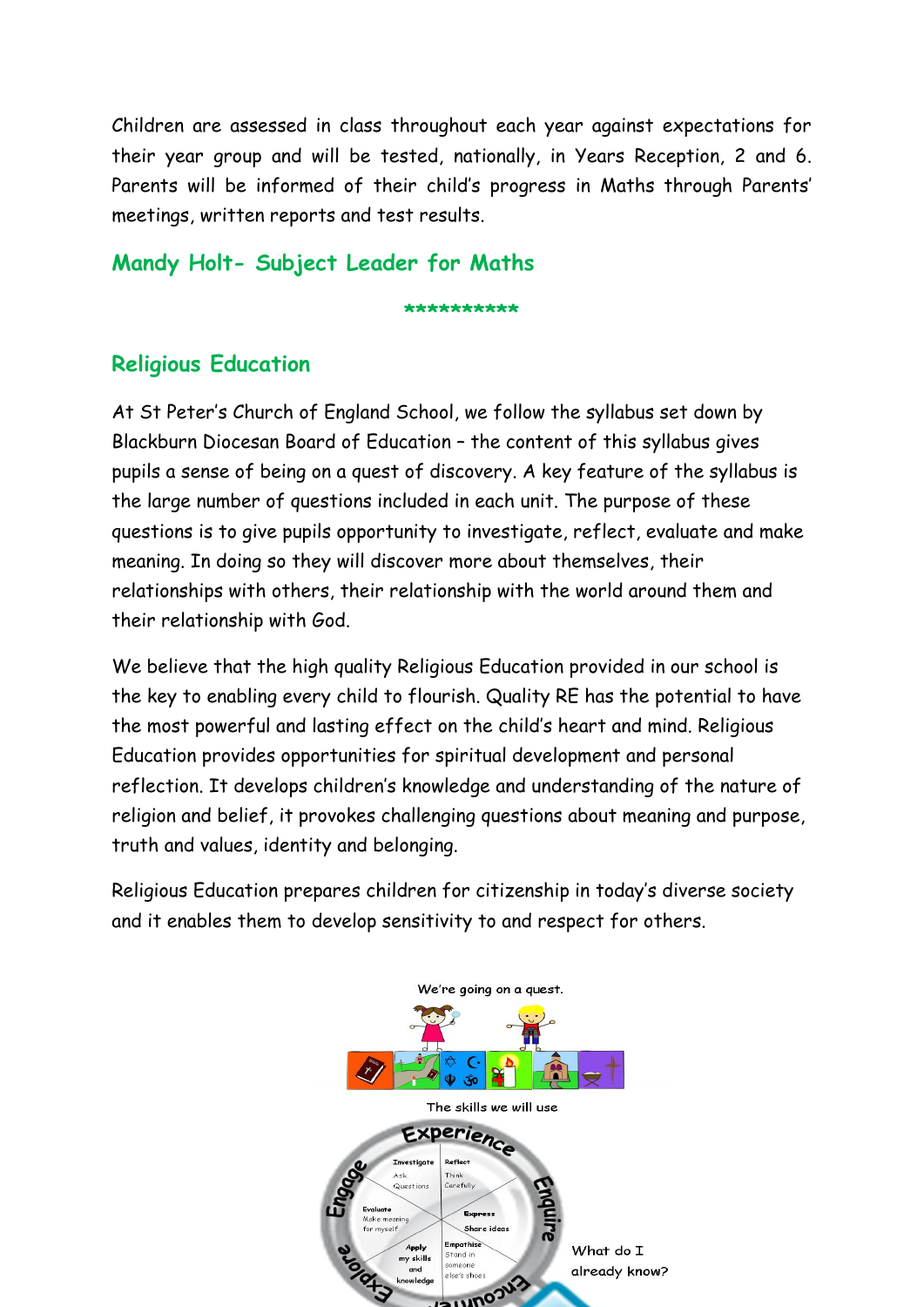In school, we have either 'whole school' or 'Key Stage' worships each day, which complement the Religious Education Programme and follow the Liturgical year. During the school year, we attend/deliver services (linked to the seasons) at St Peter's Church.

In addition, Year 6 take part in the Eucharist Service at church several times throughout the year. After the service, we sit and chat with the parishioners whilst enjoying juice and biscuits - an event that is enjoyed by all parties.

Each Friday we have Merit Worship during which children are rewarded for both high achievement and good attitudes to learning and each other. During 'Merit Worship' our children are welcome to bring in achievements earned outside of school and to share their news.

Throughout the year, each class presents a Class Worship to which parents/carers are invited to – the children look forward to performing and singing in front of their guests.

### **Mrs M. Farnworth - Subject Leader for R.E.**

**\*\*\*\*\*\*\*\*\*\***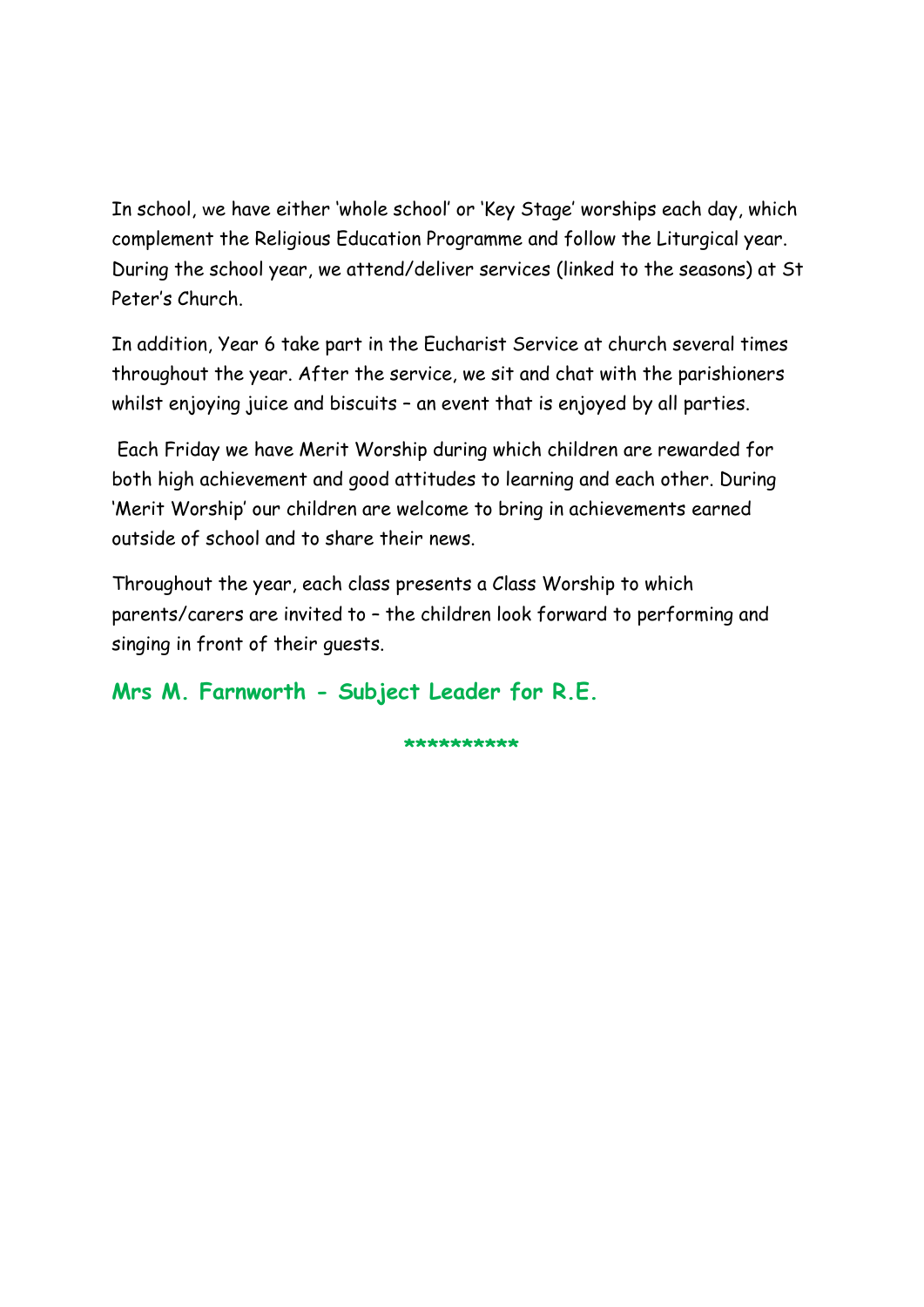#### **Science**

At St Peter's we endeavour to stimulate our children's curiosity through scientific enquiries and investigations. We teach a wide range of subjects which cover Biology, Chemistry and Physics throughout each key stage. In Key Stage 1 topics include plants, animals including humans, seasonal changes and everyday materials. Children in Lower Key Stage 2 are taught through a range of topics that include rocks, light, forces, sound and electricity. Upper Key Stage 2 topics include Earth and space, forces and evolution and inheritance. Our principal aim is to develop children's knowledge, skills and understanding and we do this through a mixture of whole class teaching and engage children in enquiry based research activities. During science lessons our children are encouraged to ask and answer scientific questions and begin to appreciate the way science will affect their future on a personal, national and global level.

#### **Mrs N Turner - Subject Leader for Science**

#### **\*\*\*\*\*\*\*\*\*\***

### **Physical Education**

At St Peter's, we believe that physical education is a vital and unique part of the curriculum. It develops children's knowledge, skills and understanding so that they can perform with increasing competence and confidence in a range of physical activities. Physical Education promotes an understanding in children of their bodies in action. It involves thinking, selecting and applying skills, and promotes positive attitudes towards a healthy lifestyle thus enabling them to make informed choices about physical activity throughout their lives.

All children participate in fun and active P.E. lessons for at least two hours a week at St. Peter's. Our lessons cover gymnastics, games, dance, athletics and in autumn term year 6 are given the opportunity to go swimming weekly, followed by Year 5 in the Spring and Summer terms. We ask that all parents provide the school P.E. kit for their child and that children are able to remove earrings themselves. This is continued with the physical activity we run in forest school sessions too.

We offer competitive sport in many disciplines including: football, netball, cricket, rounders, swimming, cross-country and athletics. We are looking at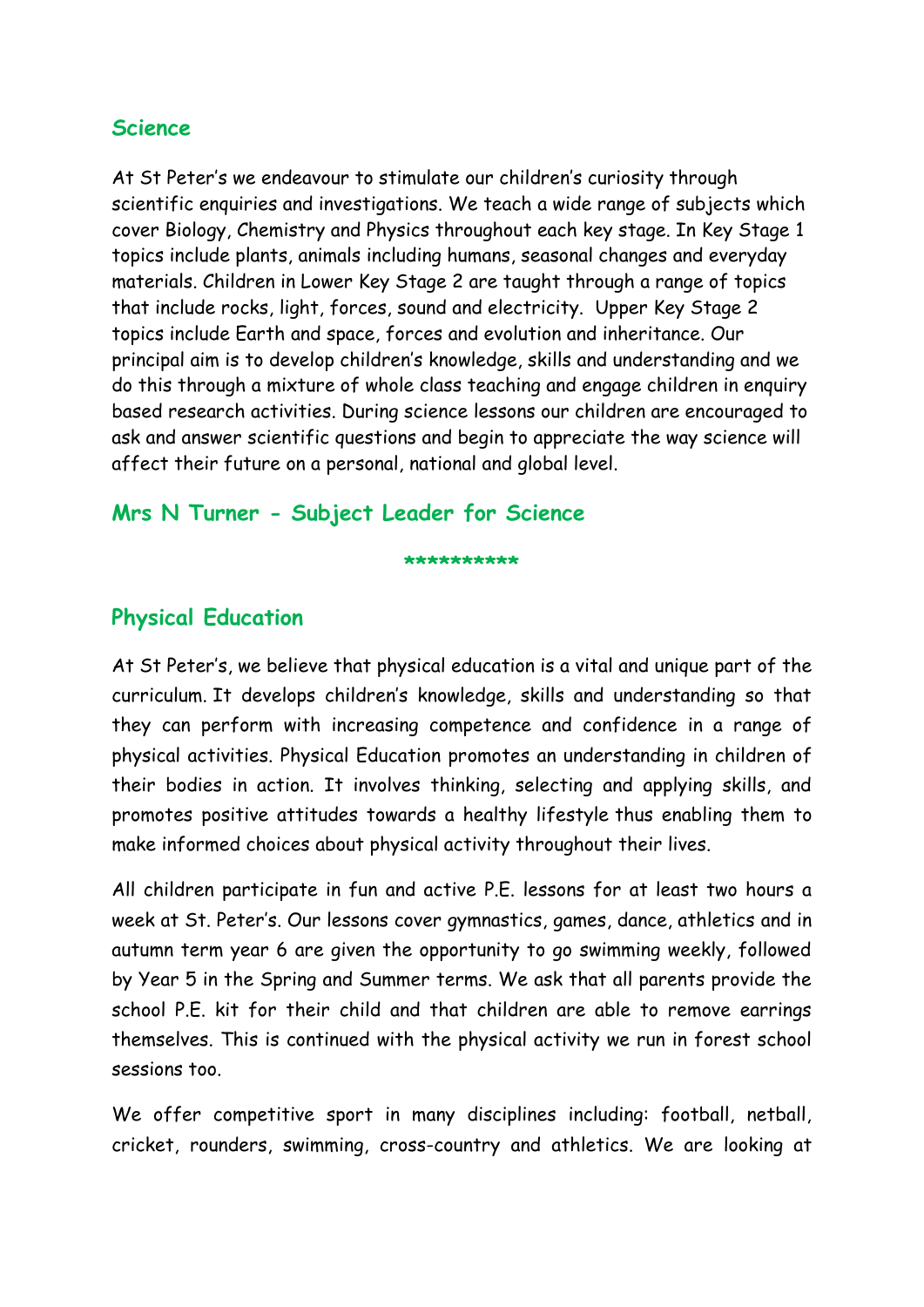entering more sports each year as we build our competitiveness. All competitive games and events are supervised by our teachers.

Sports day is held annually during the Summer term and we run a whole school sports event at another point of the year dependant sporting events in the wider world e.g. The world cup.

The sports premium funding from the government has been used primarily to provide specialist coaches both during curriculum time and for after school sports. This has seen some excellent specialists in Gymnastics, dance and orienteering.

#### **Stacey-Jo Rawlings- Subject Leader for PE**

**\*\*\*\*\*\*\*\*\*\***

### **Art and Design**

Through creative work, exploring their ideas and recording their experiences, Art and Design allows a child to express their inner thoughts along with developing vital learning skills. Children are provided with opportunities to become proficient in drawing, painting, 3D work, collage, printing, photography and textiles.

Throughout both key stages children will also study great artists, craft markers and designers. This enables us to appreciate the history and culture of our country and others. Each half term, each class create artwork for corridor displays based upon a theme e.g. Being Me, Creation, Christmas.

### **Mrs G Clanford– Subject Leader for Art and Design**

#### **\*\*\*\*\*\*\*\*\*\***

### **Design and Technology**

Design and Technology requires children to use creativity and imagination to design and make products for real and relevant problems. It is also incorporated into other subjects like mathematics, science, engineering, computing and art, for example electrical circuits in Science.

Evaluation and understanding of past and present design technology allows children to develop critical thinking skills that may impact the wider world. All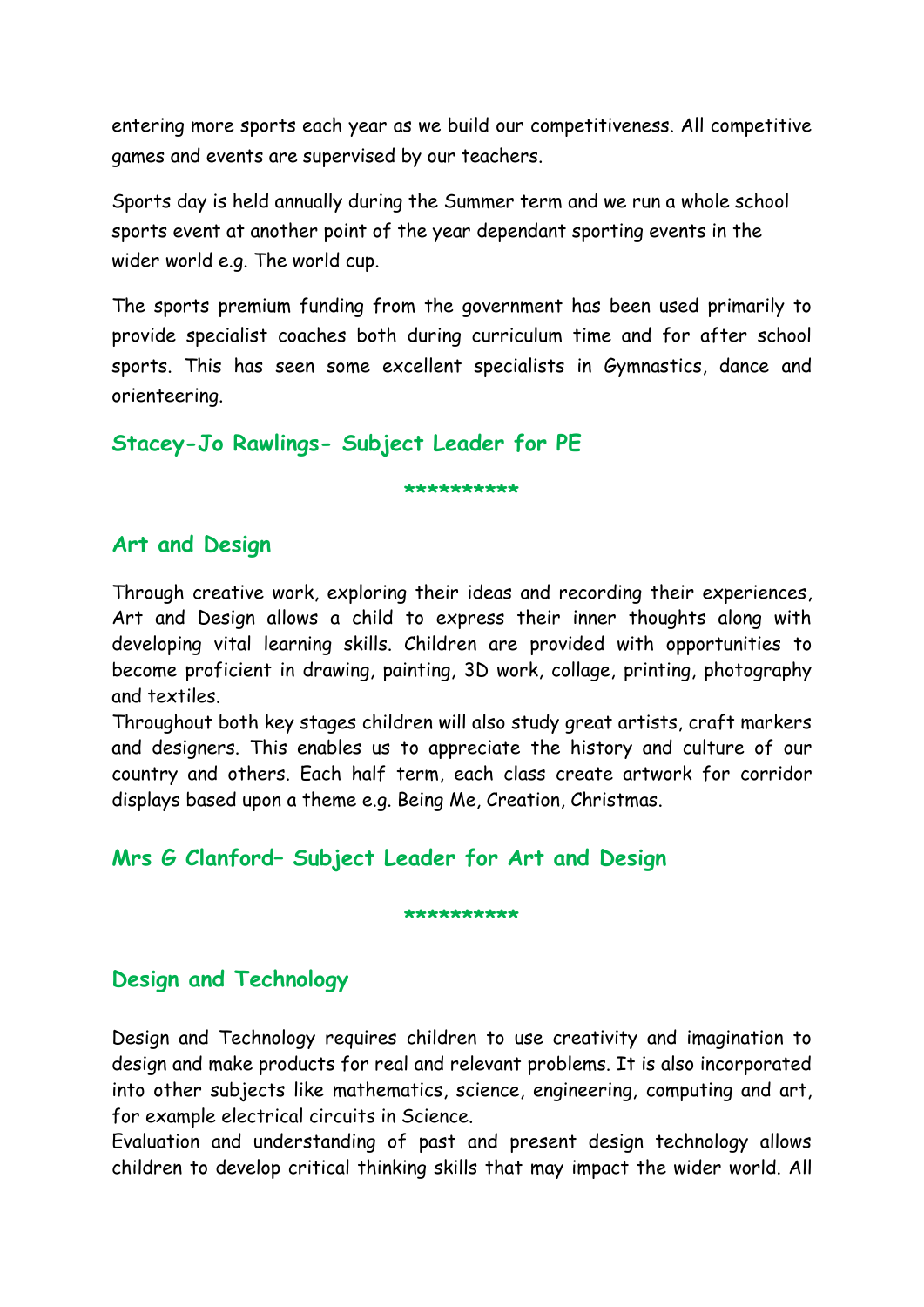these aspects of design and technology education make it "an essential contribution to the creativity, culture, wealth and well-being of the nation" – Nat Curriculum 2014 The New National curriculum enables children's practical skills in creativity and technology to be developed within a variety of contexts to ensure they are applicable to the technological world around us. It allows children to design, evaluate and critique their own ideas and work, along with the work of others. Mastering cooking skills is also an important part of design technology.

**Mrs G Clanford- Subject Leader for D and T**

**\*\*\*\*\*\*\*\*\***

#### **Geography**

Geography in Key Stage 1 is taught creatively though topics which change each half term. Key Stage 1 children will look at familiar places around school and study the key human and physical features. Children also research their own locality (Darwen), and then compare this to other localities in the wider world. In Key Stage 2, the children begin to develop their map skills through atlas work and the other necessary geographical skills through a theme based curriculum. In both key stages children are given the opportunity to experience fieldwork where they can collect, record and analyse data. Children then work to present this data in different forms using graphs, diagrams, maps and ICT programmes.

**Miss Tanya Hunt- Subject Leader for Geography**

**\*\*\*\*\*\*\*\*\*\***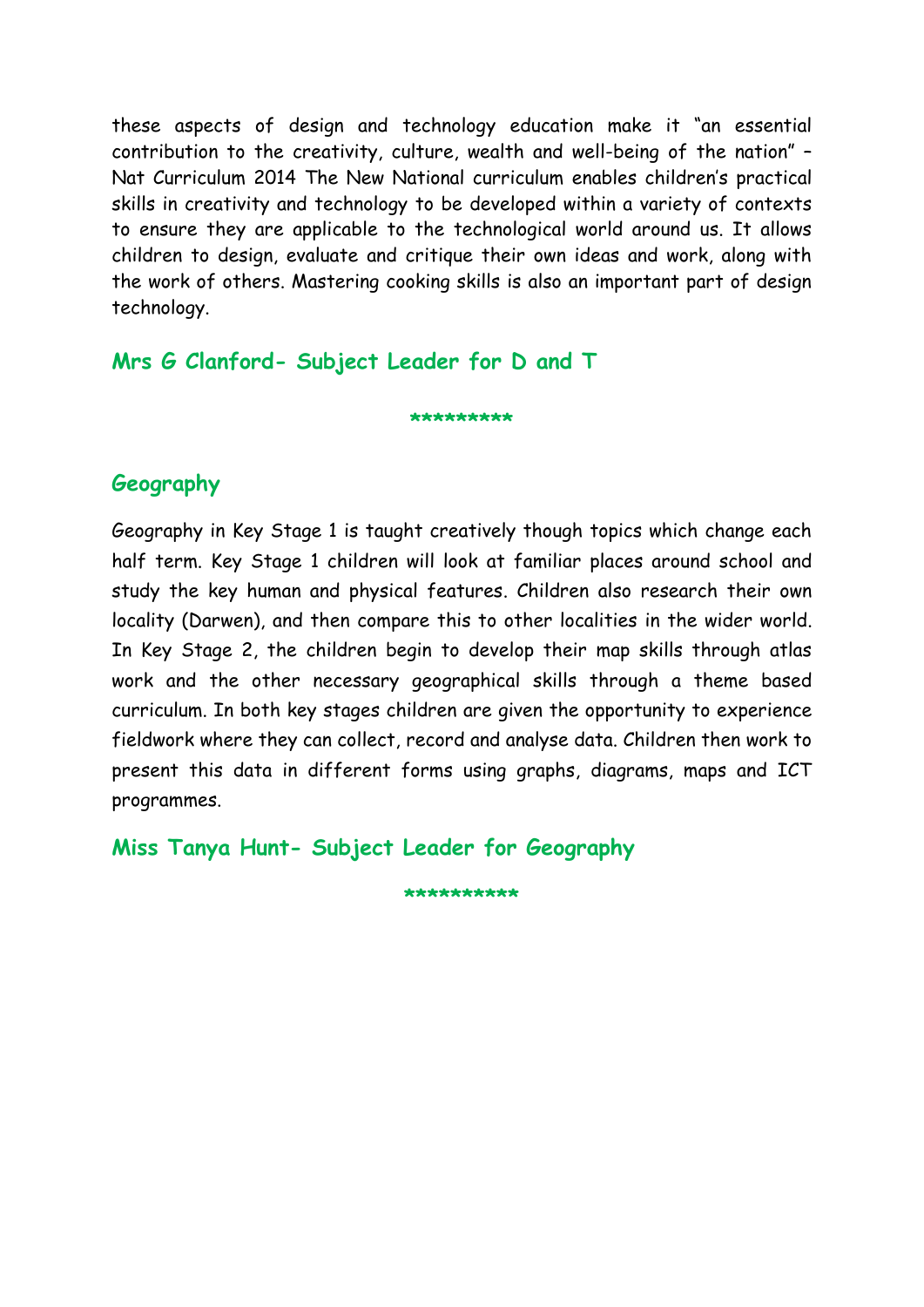#### **History**

The purpose of teaching history is to give children a coherent knowledge and understanding of Britain's past and of the wider world. We aim to instil in children a knowledge and understanding of the history of Britain from the earliest times to the present day; to appreciate how individual people have shaped this nation and how Britain has influenced and been influenced by the wider world. In Key Stage 1, historical skills are taught through themes. We cover events beyond living memory that are significant locally and nationally such as the Great Fire of London. Children focus on how these events happened and why. In Key Stage 2 children cover history topics which include, the formation of Britain from the Stone Age, covering the Celts, The Romans, The Anglo Saxons and The Vikings, studies of other ancient societies (Greeks, Egyptians and Mayans). We develop the curriculum by linking history to other areas of the curriculum e.g. Art and DT in a themed approach and by regularly visiting places of historical interest. We also focus on significant historical events, people and places in Darwen.

#### **Miss Charleigh Dunn- Subject Leader for History**

#### **\*\*\*\*\*\*\*\*\***

#### **Music**

Music plays a very important role in school life and is taught throughout the school, in accordance with the National Curriculum 2014 guidelines. We access an on-line scheme named Charanga Music School which both children and staff enjoy tremendously!The children are taught age appropriate skills which include singing, music making using pitched and unpitched instruments and performance.



We regard music as being an integral part of daily Worship. The children enter the hall to a different piece of music each week which sets the mood for that week's theme. A variety of songs of praise, both traditional and modern are taught.

In Key Stage 2 children are given the opportunity to learn to play the guitar alongside a specialist teacher.The Reception children perform a musical Nativity held in December and the Year 6 leavers a musical production in the Summer.As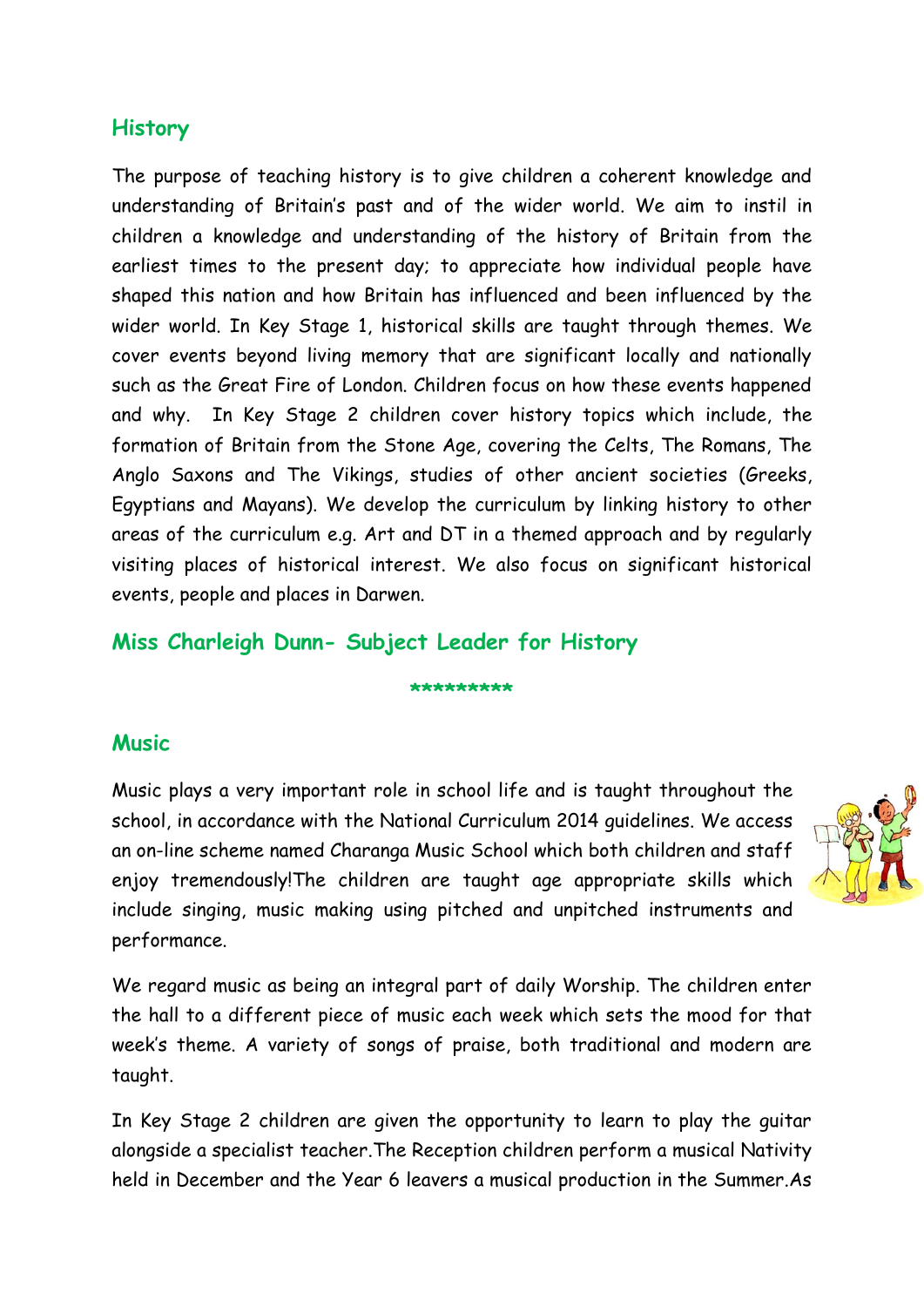an extra-curricular activity, both Key Stages 1 and 2 have a block of sessions where they are able to join a choir.

**\*\*\*\*\*\*\*\*\***

**Miss J Long – Subject Leader for Music**

# **Modern Foreign Languages (MFL)**

Learning a foreign language provides children with an opportunity to access other cultures, deepening their understanding of the world. At St. Peter's KS2 are provided with the opportunity to learn two modern foreign languages: Lower KS2 learn French, and Upper KS2 learn Spanish.

Our principle aim is to develop children's knowledge, skills and understanding of a language in a fun, motivating and inclusive way. All pupils in KS2 experience French and Spanish through a variety of teaching styles which are mainly practical in focus and incorporate games, songs, dance, clips and role play. Through such lessons - with clear, achievable objectives - pupils begin to learn key vocabulary, grammar, ask and answer questions and develop their knowledge of another country's culture.

#### **Maria Johnson- Subject Leader for MFL**

**\*\*\*\*\*\*\*\*\***

# **Personal, Social, Health & Citizenship Education**

All classes at St Peter's are taught PSHE through the Jigsaw programme, a mindful approach to PSHE. Jigsaw is a comprehensive scheme of learning that brings together PSHE Education, emotional literacy, social skills and spiritual development.

All year groups from Reception to year 6 are taught through six different puzzles (years 1- 6 are covered over a two year cycle); Being Me in My World, Celebrating differences (including anti-bullying), Dreams and Goals, Healthy Me, Relationships and Changing Me (including sex Education). Although we follow the Jigsaw Programme, we are aware that issues arise through the year as children